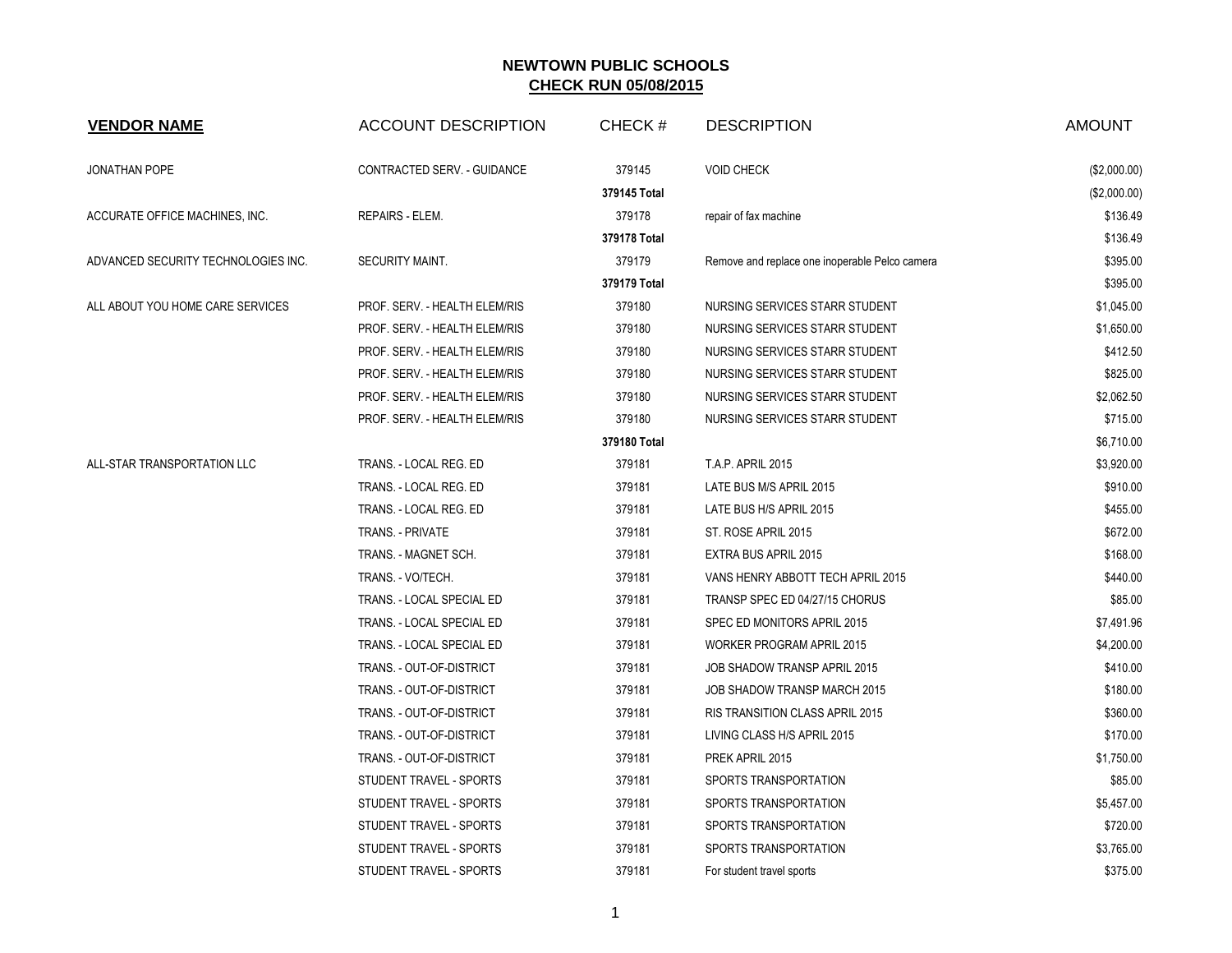| <b>VENDOR NAME</b>               | <b>ACCOUNT DESCRIPTION</b>     | CHECK#       | <b>DESCRIPTION</b>                                                 | <b>AMOUNT</b> |
|----------------------------------|--------------------------------|--------------|--------------------------------------------------------------------|---------------|
| ALL-STAR TRANSPORTATION LLC      | STUDENT TRAVEL - CLASSROOM     | 379181       | <b>TRANSPORTATION</b>                                              | \$210.00      |
|                                  | STUDENT TRAVEL - CLASSROOM     | 379181       | <b>TRANSPORTATION</b>                                              | \$590.00      |
|                                  | STUDENT TRAVEL - CLASSROOM     | 379181       | <b>TRANSPORTATION</b>                                              | \$871.00      |
|                                  | STUDENT TRAVEL - MUSIC         | 379181       | <b>TRANSPORTATION</b>                                              | \$350.00      |
|                                  | STUDENT TRAVEL - MUSIC         | 379181       | <b>TRANSPORTATION</b>                                              | \$360.00      |
|                                  | STUDENT TRAVEL - MUSIC         | 379181       | <b>TRANSPORTATION</b>                                              | \$360.00      |
|                                  | STUDENT TRAVEL - MUSIC         | 379181       | <b>TRANSPORTATION</b>                                              | \$990.00      |
|                                  |                                | 379181 Total |                                                                    | \$35,344.96   |
| LAURA ALTIERI                    | OFF. SUPPLIES - ADMIN.         | 379182       | PROF. DEV. PARA ED.                                                | \$53.41       |
|                                  |                                | 379182 Total |                                                                    | \$53.41       |
| ALTUS POWER FUNDS, LLC SERIES II | ELECTRICITY - M.S.             | 379183       | APRIL SOLAR POWER 21,921 KWH                                       | \$1,788.75    |
|                                  |                                | 379183 Total |                                                                    | \$1,788.75    |
| AMAZON                           | <b>INSTR. SUPPLIES - ART</b>   | 379184       | J-B WELD 8267 -S STEELSTIK STEEL PUTTY STICK                       | \$26.45       |
|                                  | <b>INSTR. SUPPLIES - ART</b>   | 379184       | FOLDING TECH. FOR DESIGNERS: FROM SHEET TO FORM                    | \$23.35       |
|                                  | REPAIRS - TECH ED.             | 379184       | Flylinktech® White iPhone 5S Touch Screen Digitizer + LCD Rep.     | \$38.90       |
|                                  | REPAIRS - TECH ED.             | 379184       | iSclack Premium Opening Tool for iP                                | \$20.15       |
|                                  | REPAIRS - TECH ED.             | 379184       | 2 of Belkin 6-Outlet Commercial Surge Protector with Rotating Plug | \$27.68       |
|                                  | INSTR. SUPPLIES - SOC. STUDIES | 379184       | SCOTCH PERMANENT OUTDOOR MOUNTING TAPE 1 INCH                      | \$15.32       |
|                                  | INSTR. SUPPLIES - BUSINESS ED  | 379184       | <b>XYZ PLA FILAMENT</b>                                            | \$28.00       |
|                                  | INSTR. SUPPLIES - BUSINESS ED  | 379184       | <b>XYZ ABS FILAMENT</b>                                            | \$28.00       |
|                                  | REPAIRS - TECH ED.             | 379184       | Transcend 32 GB High Speed Class 10 UHS Flash Memory Card          | \$82.45       |
|                                  | INSTR. SUPPLIES - TECH ED.     | 379184       | APP INVENTOR 2                                                     | \$513.18      |
|                                  | INSTR. SUPPLIES - TECH ED.     | 379184       | Crucial 4GB Kit (2GBx2) DDR2 800MHz (PC2-6400)                     | \$47.53       |
|                                  | INSTR. SUPPLIES - TECH ED.     | 379184       | Crucial 4GB Kit (2GBx2) DDR2 800MHz (PC2-6400)                     | \$47.53       |
|                                  | INSTR. SUPPLIES - TECH ED.     | 379184       | Crucial 4GB Kit (2GBx2) DDR2 800MHz (PC2-6400)                     | \$47.53       |
|                                  | INSTR. SUPPLIES - TECH ED.     | 379184       | Photography Cube Light Tents                                       | \$79.96       |
|                                  | INSTR. SUPPLIES - TECH ED.     | 379184       | 16GB Class 10 SD Card                                              | \$17.68       |
|                                  | INSTR. SUPPLIES - TECH ED.     | 379184       | Micro lab B51 Portable Amplified USB-Powered Clip-On Speaker       | \$56.72       |
|                                  | INSTR. SUPPLIES - TECH ED.     | 379184       | 10ft (TEN FEET!) EXTRA LONG Extended Length Black Micro            | \$35.94       |
|                                  | INSTR. SUPPLIES - TECH ED.     | 379184       | Arrow 215 Genuine JT21/T27 5/16-Inch Staples, 1,000-Pack           | \$3.18        |
|                                  | INSTR. SUPPLIES - TECH ED.     | 379184       | 10pcs 4GB Swivel Design USB 2.0 Flash Drive Memory Stick           | \$25.19       |
|                                  | INSTR. SUPPLIES - TECH ED.     | 379184       | Triple Umbrella Lighting Kit                                       | \$81.58       |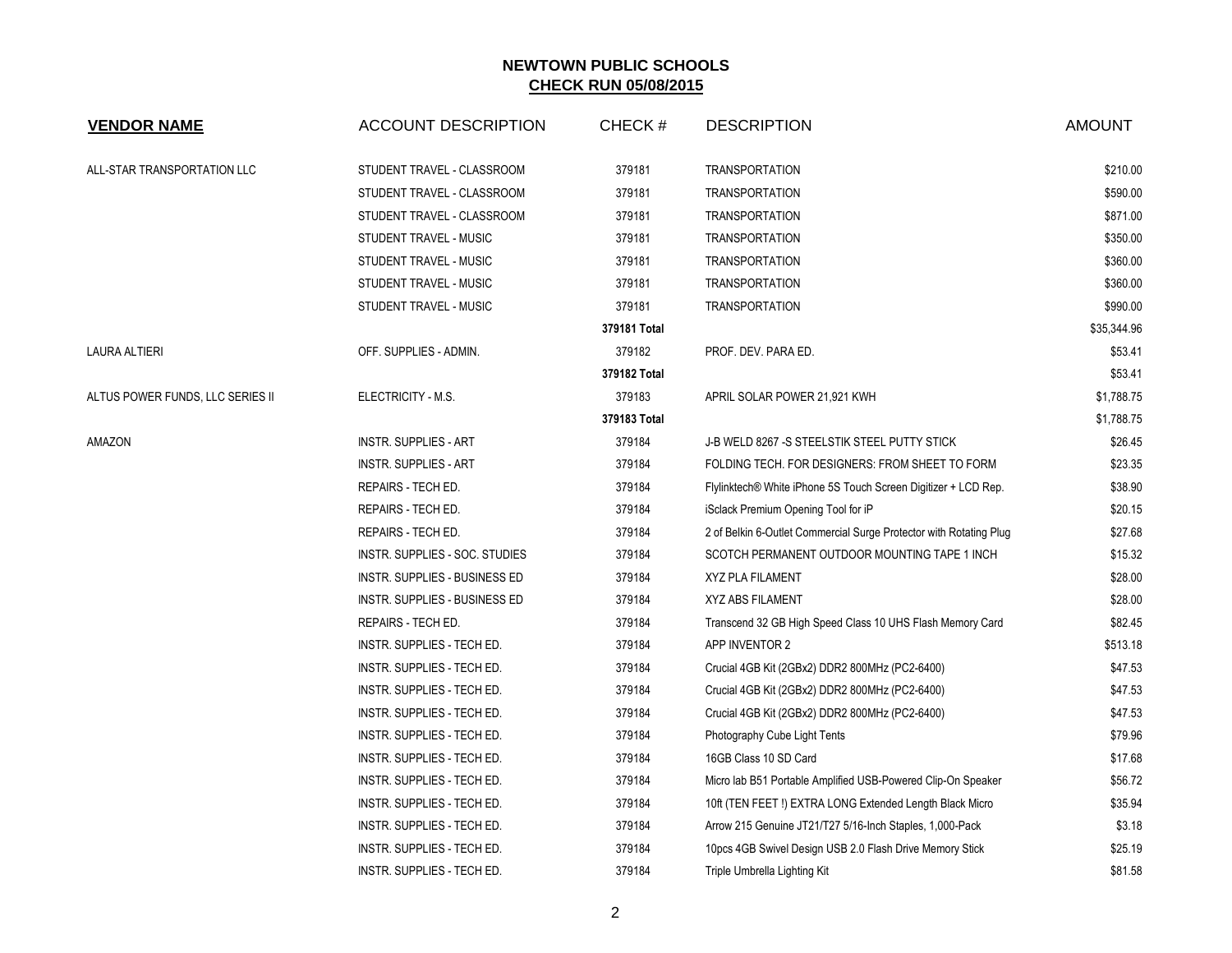| <b>VENDOR NAME</b>                | <b>ACCOUNT DESCRIPTION</b>       | CHECK#       | <b>DESCRIPTION</b>                                   | <b>AMOUNT</b> |
|-----------------------------------|----------------------------------|--------------|------------------------------------------------------|---------------|
| AMAZON                            | <b>INSTR. SUPPLIES - SCIENCE</b> | 379184       | SAMSUNG MLT-D115L BLACK TONER (ONLY MLT-D115L)       | \$34.50       |
|                                   | INSTR. SUPPLIES - MUSIC          | 379184       | THEATER LIBRARY- SEE CART                            | \$57.14       |
|                                   | <b>INSTR. SUPPLIES - MUSIC</b>   | 379184       | THEATER LIBRARY- SEE CART                            | \$60.65       |
|                                   | <b>INSTR. SUPPLIES - MUSIC</b>   | 379184       | THEATER LIBRARY- SEE CART                            | \$36.77       |
|                                   | INSTR. SUPPLIES - MUSIC          | 379184       | THEATER LIBRARY- SEE CART                            | \$65.39       |
|                                   | INSTR. SUPPLIES - MUSIC          | 379184       | THEATER LIBRARY- SEE CART                            | \$100.22      |
|                                   | INSTR. SUPPLIES - MUSIC          | 379184       | THEATER LIBRARY- SEE CART                            | \$271.45      |
|                                   |                                  | 379184 Total |                                                      | \$1,872.44    |
| ANTHEM BLUE CROSS AND BLUE SHIELD | P/R - VOLUNTARY VISION INS.      | 379185       | ANTHEM MAY 2015                                      | \$1,197.40    |
|                                   |                                  | 379185 Total |                                                      | \$1,197.40    |
| <b>ANTHEM LIFE</b>                | P/R - VOLUNTARY LTD INS.         | 379186       | LIFE INS MAY 2015                                    | \$6,981.83    |
|                                   |                                  | 379186 Total |                                                      | \$6,981.83    |
| APPERSON INC.                     | INSTR. SUPPLIES - BUSINESS ED    | 379187       | DATALINK 1200 BUNDLE-                                | \$745.00      |
|                                   |                                  | 379187 Total |                                                      | \$745.00      |
| ASCOM HASLER/GE CAP PROG          | CONTRACTED SERV. - ADMIN.        | 379188       | <b>BUYOUT INVOICE</b>                                | \$564.29      |
|                                   |                                  | 379188 Total |                                                      | \$564.29      |
| <b>AT&amp;T MOBILITY</b>          | <b>TELEPHONE &amp; CABLE</b>     | 379189       | <b>SERVICES 2014/15</b>                              | \$118.32      |
|                                   |                                  | 379189 Total |                                                      | \$118.32      |
| ATRION NETWORKING CORPORATION     | CONTRACTED SERV. - INFO. TECH.   | 379190       | for installation of HP Procurve - HOM, NHS, NMS, RIS | \$1,560.00    |
|                                   |                                  | 379190 Total |                                                      | \$1,560.00    |
| <b>BAGEL DELIGHT</b>              | OFF./MEETING SUPPLIES - B.O.E.   | 379191       | BREAKFAST BOE 04/02/2015                             | \$64.95       |
|                                   | OFF./MEETING SUPPLIES - B.O.E.   | 379191       | BAGELS BOE 04/24/2015                                | \$49.95       |
|                                   |                                  | 379191 Total |                                                      | \$114.90      |
| <b>LAURA BATTISTI</b>             | STAFF TRAIN. - CLASSROOM         | 379192       | AAIT MEMBERSHIP                                      | \$57.00       |
|                                   | STAFF TRAVEL - CLASSROOM         | 379192       | <b>TRAVEL</b>                                        | \$29.44       |
|                                   |                                  | 379192 Total |                                                      | \$86.44       |
| <b>BEACON GRAPHICS LLC</b>        | INSTR. SUPPLIES - TECH ED.       | 379193       | TRANSFER TAPE- THERMOFLEX- SEE CART                  | \$437.33      |
|                                   | INSTR. SUPPLIES - TECH ED.       | 379193       | TRANSFER TAPE-THERMOFLEX- SEE CART                   | \$40.05       |
|                                   | INSTR. SUPPLIES - TECH ED.       | 379193       | TRANSFER TAPE-THERMOFLEX- SEE CART                   | \$112.50      |
|                                   |                                  | 379193 Total |                                                      | \$589.88      |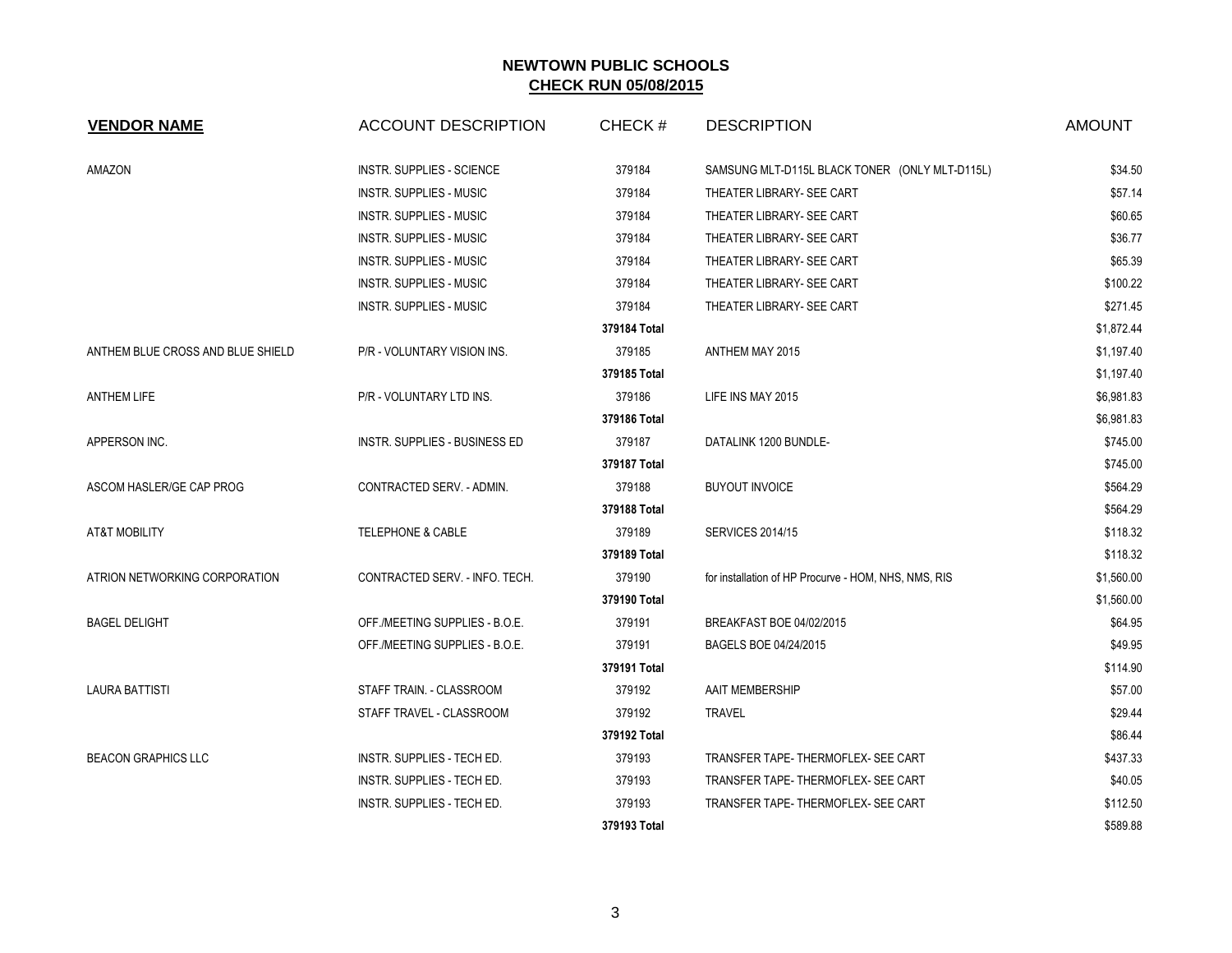| <b>VENDOR NAME</b>                   | <b>ACCOUNT DESCRIPTION</b>    | CHECK#       | <b>DESCRIPTION</b>                                    | <b>AMOUNT</b> |
|--------------------------------------|-------------------------------|--------------|-------------------------------------------------------|---------------|
| BERCHEM, MOSES & DEVLIN, P.C.        | PROF. SERV. - SP. ED. LEGAL   | 379194       | SPEC ED MARCH 2015                                    | \$15,841.00   |
|                                      | PROF. SERV. - SUPER.          | 379194       | <b>GEN SERV MARCH 2015</b>                            | \$5,277.50    |
|                                      |                               | 379194 Total |                                                       | \$21,118.50   |
| <b>BERKSHIRE MOTORS</b>              | <b>REPAIRS - CAFETERIA</b>    | 379195       | REPAIRS DOOR ALIGNMENT CAFE                           | \$961.27      |
|                                      |                               | 379195 Total |                                                       | \$961.27      |
| RONALD J. BIENKOWSKI                 | STAFF TRAVEL - BUS. SERV.     | 379196       | MAY 2015 MONTHLY EXPENSE & TRAVEL                     | \$300.00      |
|                                      |                               | 379196 Total |                                                       | \$300.00      |
| BILL FLOOD'S GOLF PRO SHOP           | INSTR. SUPPLIES - SPORTS      | 379197       | <b>GOLF BALLS-</b>                                    | \$960.00      |
|                                      |                               | 379197 Total |                                                       | \$960.00      |
| <b>BLICK ART MATERIALS</b>           | <b>INSTR. SUPPLIES - ART</b>  | 379198       | ACADEMY BRIGHT- BLACK ERASERS- CRESCENT HOT PRESS     | \$769.80      |
|                                      |                               | 379198 Total |                                                       | \$769.80      |
| BLUE SHIELD SECURITY CONSULTING      | SECURITY MAINT.               | 379199       | <b>CONSULTING SERVICES</b>                            | \$250.00      |
|                                      |                               | 379199 Total |                                                       | \$250.00      |
| <b>THOMAS BRANT</b>                  | STAFF TRAVEL - SPORTS         | 379200       | <b>TOOL BOOTH</b>                                     | \$19.50       |
|                                      |                               | 379200 Total |                                                       | \$19.50       |
| <b>CHRIS BRAY</b>                    | STAFF TRAIN. - CLASSROOM      | 379201       | COACH NEW ENGLAND'S WRESTLING                         | \$410.62      |
|                                      |                               | 379201 Total |                                                       | \$410.62      |
| KATHLEEN M. BREMER                   | INSTR. SUPPLIES - WORLD LANG. | 379202       | STIPEND FOR CHINESE GUEST TEACHER MAY 2015            | \$150.00      |
|                                      |                               | 379202 Total |                                                       | \$150.00      |
| BROWN UNIVERSITY THE CHOICES PROGRAM | STAFF TRAIN. - SOC. STUDIES   | 379203       | Deluxe Teacher Sets as follows:, A More Perfect Union | \$110.00      |
|                                      | STAFF TRAIN. - SOC. STUDIES   | 379203       | A Forgotten History: The Slave Trade                  | \$110.00      |
|                                      | STAFF TRAIN. - SOC. STUDIES   | 379203       | Challenge to the New Republic: The War of 1812        | \$110.00      |
|                                      | STAFF TRAIN. - SOC. STUDIES   | 379203       | Westward Expansion: A New History                     | \$110.00      |
|                                      | STAFF TRAIN. - SOC. STUDIES   | 379203       | Freedom Now: The Civil Rights Movement in Mississippi | \$55.00       |
|                                      | STAFF TRAIN. - SOC. STUDIES   | 379203       | Shipping charge                                       | \$49.40       |
|                                      |                               | 379203 Total |                                                       | \$544.40      |
| CAROLINA BIOLOGICAL SUPPLY COMPANY   | INSTR. SUPPLIES - CLASSROOM   | 379204       | Lady Beetle #144220                                   | \$30.20       |
|                                      | INSTR. SUPPLIES - CLASSROOM   | 379204       | Algemix # CG-ST-15-1201                               | \$21.80       |
|                                      | INSTR. SUPPLIES - CLASSROOM   | 379204       | elodea # CG-STE-16-2100                               | \$43.47       |
|                                      | INSTR. SUPPLIES - CLASSROOM   | 379204       | duckweed # CG-ST-16-1820                              | \$18.51       |
|                                      | INSTR. SUPPLIES - CLASSROOM   | 379204       | <b>FREIGHT</b>                                        | \$24.69       |
|                                      | INSTR. SUPPLIES - CLASSROOM   | 379204       | isopod CG-STEL-624                                    | \$113.75      |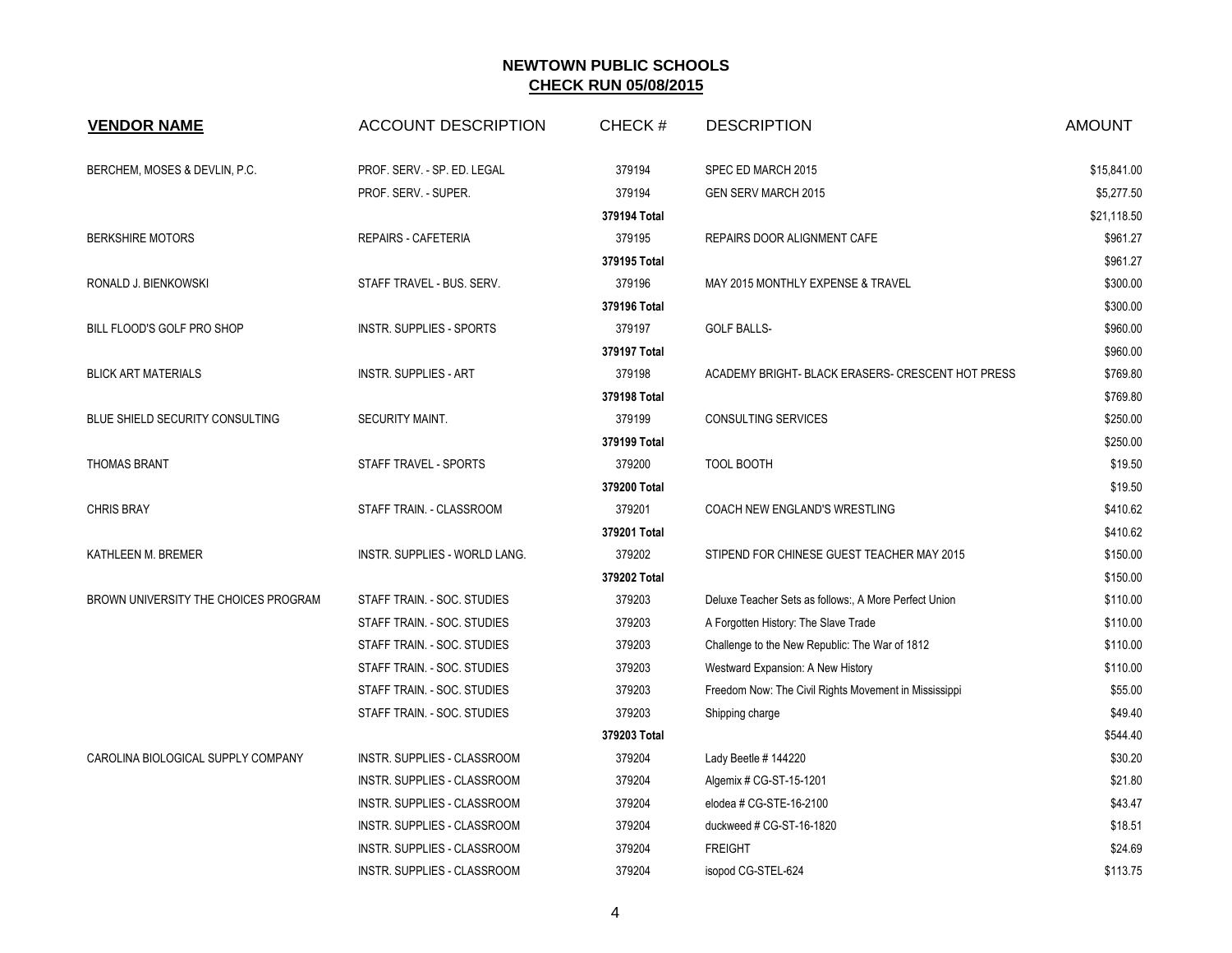| <b>VENDOR NAME</b>                 | <b>ACCOUNT DESCRIPTION</b>     | CHECK#       | <b>DESCRIPTION</b>                                                    | <b>AMOUNT</b> |
|------------------------------------|--------------------------------|--------------|-----------------------------------------------------------------------|---------------|
| CAROLINA BIOLOGICAL SUPPLY COMPANY | INSTR. SUPPLIES - CLASSROOM    | 379204       | mosquito fish CG-STL-1380                                             | \$147.00      |
|                                    | INSTR. SUPPLIES - CLASSROOM    | 379204       | snail, pond #CG-STL-489                                               | \$115.20      |
|                                    | INSTR. SUPPLIES - CLASSROOM    | 379204       | cricket, pack of 30 # CG-ST-715                                       | \$81.95       |
|                                    | INSTR. SUPPLIES - CLASSROOM    | 379204       | SHIP LIVE ANIMALS UNTIL NOTIFIED                                      | \$60.61       |
|                                    | INSTR. SUPPLIES - CLASSROOM    | 379204       | Math/Science supplies: SEE ATTACHED:                                  | \$55.81       |
|                                    |                                | 379204 Total |                                                                       | \$712.99      |
| CBS LLC                            | EQUIPMENT - INFO. TECH.        | 379205       | Epson 965H 3500 Lumens                                                | \$23,004.00   |
|                                    | EQUIPMENT - INFO. TECH.        | 379205       | HDMI to Cat 6 Converter                                               | \$1,341.00    |
|                                    | EQUIPMENT - INFO. TECH.        | 379205       | <b>HDMI Wall Plate</b>                                                | \$810.00      |
|                                    | EQUIPMENT - INFO. TECH.        | 379205       | Ceiling Tray                                                          | \$2,484.00    |
|                                    | EQUIPMENT - INFO. TECH.        | 379205       | <b>Universal Mount</b>                                                | \$4,284.00    |
|                                    | EQUIPMENT - INFO. TECH.        | 379205       | 40 to 45 Ft HDMI Wire                                                 | \$1,080.00    |
|                                    | EQUIPMENT - INFO. TECH.        | 379205       | HDMI Wire from Wall Plate to Computer                                 | \$432.00      |
|                                    | EQUIPMENT - INFO. TECH.        | 379205       | Removal of old Equipment including the plywood, install metal ceiling | \$9,900.00    |
|                                    |                                | 379205 Total |                                                                       | \$43,335.00   |
| <b>CHARTER COMMUNICATIONS</b>      | <b>TELEPHONE &amp; CABLE</b>   | 379206       | <b>SERVICES 2014/15</b>                                               | \$2,444.79    |
|                                    |                                | 379206 Total |                                                                       | \$2,444.79    |
| <b>CHARTWELLS (BOE)</b>            | OFF./MEETING SUPPLIES - B.O.E. | 379207       | CONF 04/29/2015 C/O                                                   | \$79.10       |
|                                    | OFF. SUPPLIES - ADMIN.         | 379207       | For professional development refreshments                             | \$225.00      |
|                                    | OFF. SUPPLIES - ADMIN.         | 379207       | For professional development refreshments                             | \$28.00       |
|                                    | OFF. SUPPLIES - ADMIN.         | 379207       | For professional development refreshments                             | \$84.00       |
|                                    | OFF. SUPPLIES - ADMIN.         | 379207       | For professional development refreshments                             | \$169.00      |
|                                    | OFF. SUPPLIES - ADMIN.         | 379207       | For professional development refreshments                             | \$168.35      |
|                                    | OFF. SUPPLIES - ADMIN.         | 379207       | For professional development refreshments                             | \$61.40       |
|                                    | OFF. SUPPLIES - ADMIN.         | 379207       | For professional development refreshments                             | \$37.00       |
|                                    | CONTRACTED SERV. - SCIENCE     | 379207       | INV. 10263-ENGINEERING DAY REFRESHMENTS                               | \$38.50       |
|                                    |                                | 379207 Total |                                                                       | \$890.35      |
| <b>CIRMA</b>                       | PROPERTY INSURANCE             | 379208       | LAP ENDORSEMENT 2014-15                                               | \$780.00      |
|                                    |                                | 379208 Total |                                                                       | \$780.00      |
| CONN JUNIOR REPUBLIC INC.          | TUITION - OUT-OF-DISTRICT      | 379209       | TUITION - OUT-OF-DISTRICT                                             | \$1,695.48    |
|                                    | TUITION - OUT-OF-DISTRICT      | 379209       | TUITION - OUT-OF-DISTRICT                                             | \$300.00      |
|                                    |                                | 379209 Total |                                                                       | \$1,995.48    |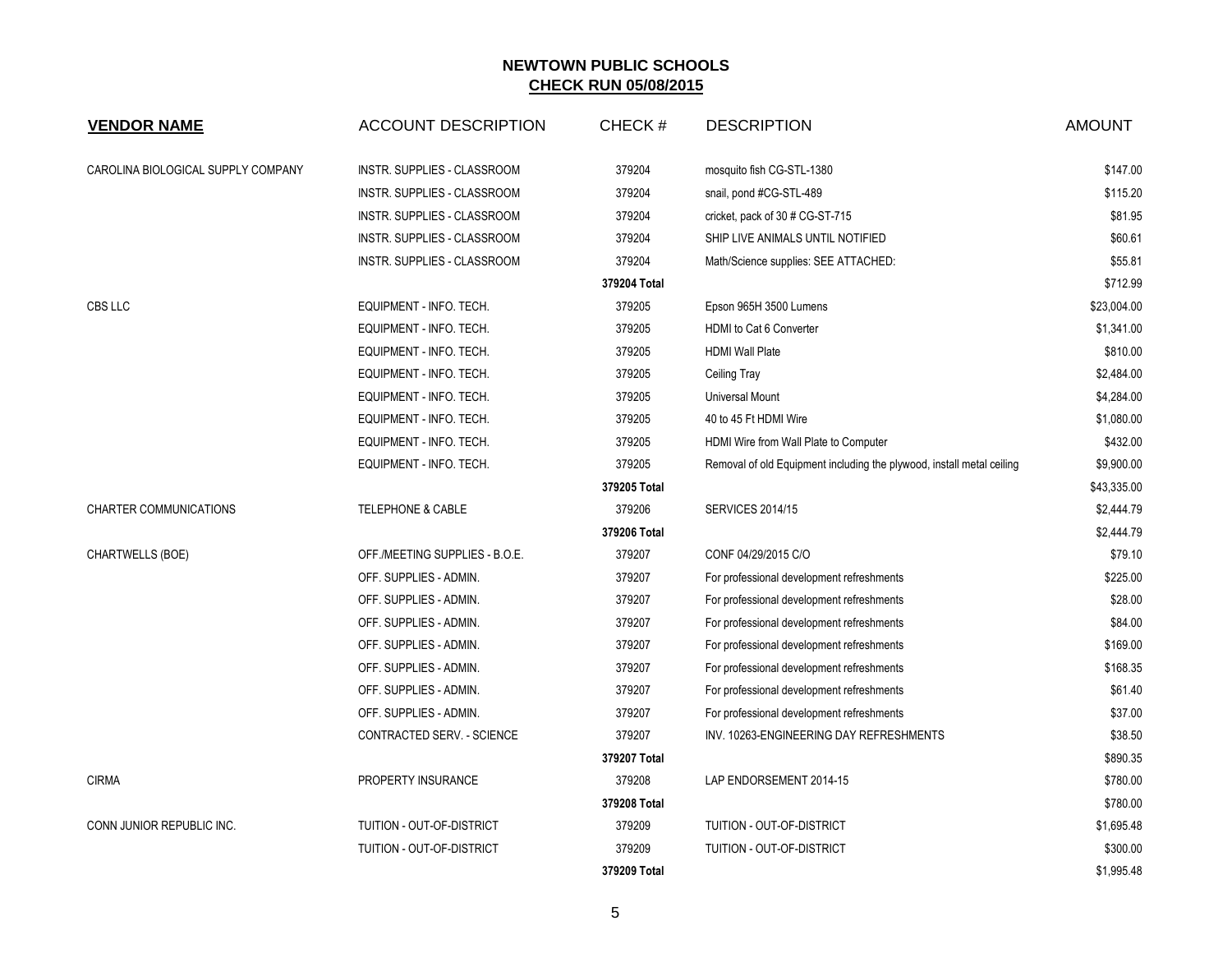| <b>VENDOR NAME</b>            | <b>ACCOUNT DESCRIPTION</b>  | CHECK#       | <b>DESCRIPTION</b>                                         | <b>AMOUNT</b>  |
|-------------------------------|-----------------------------|--------------|------------------------------------------------------------|----------------|
| <b>LAUREN CONNOR</b>          | STAFF TRAIN. - PUPIL SERV.  | 379210       | CONFERENCE                                                 | \$130.00       |
|                               |                             | 379210 Total |                                                            | \$130.00       |
| <b>KRISTINE COTTON</b>        | <b>TUTORS - HOMEBOUND</b>   | 379211       | TUTORS - HOMEBOUND                                         | \$504.00       |
|                               |                             | 379211 Total |                                                            | \$504.00       |
| SARAH COX, RN                 | STAFF TRAIN. - ELEM.        | 379212       | RN LICENSE & NASN                                          | \$241.00       |
|                               |                             | 379212 Total |                                                            | \$241.00       |
| CREATIVE MUSIC & ARTS LLC     | <b>REPAIRS - MUSIC</b>      | 379213       | <b>INSTRUMENTS REPAIRS</b>                                 | \$20.00        |
|                               | <b>REPAIRS - MUSIC</b>      | 379213       | <b>INSTRUMENTS REPAIRS</b>                                 | \$60.00        |
|                               |                             | 379213 Total |                                                            | \$80.00        |
| <b>CSCA</b>                   | STAFF TRAIN. - CLASSROOM    | 379214       | registration to attend CSCA conference on May 21, 2015     | \$80.00        |
|                               |                             | 379214 Total |                                                            | \$80.00        |
| DELL MARKETING L.P.           | EQUIPMENT - INFO. TECH.     | 379215       | PowerEdge R220 Quote 702995099                             | \$2,067.12     |
|                               |                             | 379215 Total |                                                            | \$2,067.12     |
| DEMCO INC.                    | SUPPLIES - LIBRARY          | 379216       | Library supplies, see attached. Free shipping.             | \$74.09        |
|                               | <b>SUPPLIES - LIBRARY</b>   | 379216       | Quote Ref. # W5099039, Bid ID#: C20081, Library            | \$621.99       |
|                               |                             | 379216 Total |                                                            | \$696.08       |
| AMY DUMOCH, M.A. CCC-SLP      | CONTRACTED SERV. - SP/HEAR. | 379217       | CONTRACTED SERV. - SP/HEAR.                                | \$990.00       |
|                               |                             | 379217 Total |                                                            | \$990.00       |
| EARTH'S BIRTHDAY PROJECT INC. | INSTR. SUPPLIES - CLASSROOM | 379218       | Caterpillars/Moths SEE ATTACHED breakdown                  | \$387.50       |
|                               | INSTR. SUPPLIES - CLASSROOM | 379218       | Shipping/handling-DO NOT SHIP UNTIL WEEK OF APRIL 20, 2015 | \$38.75        |
|                               |                             | 379218 Total |                                                            | \$426.25       |
| EAST RIVER ENERGY INC.        | FUEL OIL - GEN.             | 379219       | OIL 5037H 420.0 GAL                                        | \$1,000.19     |
|                               | FUEL OIL - GEN.             | 379219       | OIL 5037H 267.8 GAL                                        | \$573.47       |
|                               | FUEL OIL - H.               | 379219       | OIL 5037H 3707.6 GAL                                       | \$11,474.65    |
|                               | FUEL OIL - M.G.             | 379219       | OIL 5037H 2246.3 GAL                                       | \$4,810.23     |
|                               | FUEL OIL - M.G.             | 379219       | OIL 5037H 3499.0 GAL REBILL                                | \$8,485.78     |
|                               | FUEL OIL - HOM.             | 379219       | OIL 5037H 3700.0 GAL REBILL                                | \$8,973.24     |
|                               | FUEL OIL - M.S.             | 379219       | OIL 5037H 3215.8 GAL                                       | \$20,129.66    |
|                               | FUEL OIL - M.S.             | 379219       | OIL 5037H 9706 REBILL                                      | (\$22, 283.28) |
|                               | FUEL OIL - H.S.             | 379219       | OIL 5037H 1030.0 GAL                                       | \$2,452.85     |
|                               | FUEL OIL - S.H.             | 379219       | OIL 17827D 2435.0 GAL                                      | \$4,998.09     |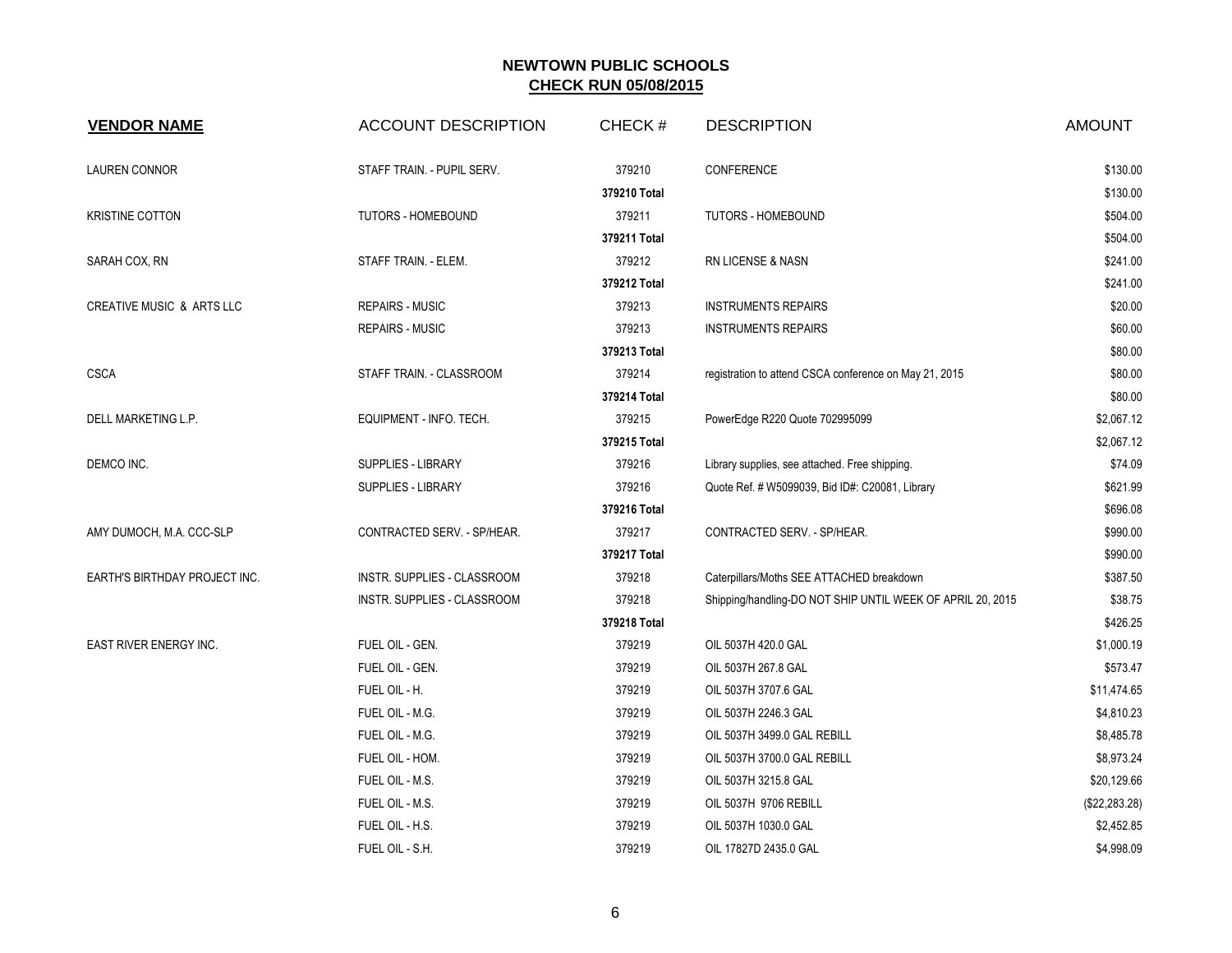| <b>VENDOR NAME</b>              | <b>ACCOUNT DESCRIPTION</b>     | CHECK#       | <b>DESCRIPTION</b>                                  | <b>AMOUNT</b> |
|---------------------------------|--------------------------------|--------------|-----------------------------------------------------|---------------|
| EAST RIVER ENERGY INC.          | FUEL OIL - S.H.                | 379219       | OIL 17827D 1800.0 GAL                               | \$3,884.04    |
|                                 |                                | 379219 Total |                                                     | \$44,498.92   |
| EDUCATION CONNECTION            | TRANS. - LOCAL REG. ED         | 379220       | TRANSP MACH 2015                                    | \$2,240.00    |
|                                 | TRANS. - OUT-OF-DISTRICT       | 379220       | TRANSP MACH 2015                                    | \$78,855.00   |
|                                 | PROF. SERV. - PSYCH/MED. EVAL. | 379220       | PROF. SERV. - PSYCH/MED. EVAL.                      | \$1,183.47    |
|                                 | TRANS. - OUT OF DISTRICT       | 379220       | TRANSP MACH 2015                                    | \$5,640.00    |
|                                 |                                | 379220 Total |                                                     | \$87,918.47   |
| <b>JASON K. EDWARDS</b>         | INSTR. SUPPLIES - SPORTS       | 379221       | MINI USB WALL CHARGER                               | \$53.18       |
|                                 |                                | 379221 Total |                                                     | \$53.18       |
| EL COYOTE RESTAURANT            | INSTR. SUPPLIES - WORLD LANG.  | 379222       | 4/24/15 - ARGENTINA DAY FOR HONORS SPANISH, SPANISH | \$1,155.00    |
|                                 |                                | 379222 Total |                                                     | \$1,155.00    |
| ELECTRONIC SALES OF NEW ENGLAND | B. & G. IMPROVE - HAW.         | 379223       | PELICAN 8060 LIGHTS, BLACK W/ BATTERY & CHARGER     | \$135.00      |
|                                 | B. & G. IMPROVE - M.G.         | 379223       | PELICAN 8060 LIGHTS, BLACK W/ BATTERY & CHARGER     | \$135.00      |
|                                 | B. & G. IMPROVE - HOM.         | 379223       | PELICAN 8060 LIGHTS, BLACK W/ BATTERY & CHARGER     | \$135.00      |
|                                 | B. & G. IMPROVE - RIS.         | 379223       | PELICAN 8060 LIGHTS, BLACK W/ BATTERY & CHARGER     | \$270.00      |
|                                 | B. & G. IMPROVE - M.S.         | 379223       | PELICAN 8060 LIGHTS, BLACK W/ BATTERY & CHARGER     | \$270.00      |
|                                 | B. & G. IMPROVE - H.S.         | 379223       | PELICAN 8060 LIGHTS, BLACK W/ BATTERY & CHARGER     | \$405.00      |
|                                 |                                | 379223 Total |                                                     | \$1,350.00    |
| <b>EVERSOURCE</b>               | ELECTRICITY - H.               | 379224       | ELEC 51084633023 29,440. KWH                        | \$5,474.09    |
|                                 | ELECTRICITY - S.H.             | 379224       | ELEC 51934736059 18,900. KWH                        | \$9,951.83    |
|                                 | ELECTRICITY - M.G.             | 379224       | ELEC 51171733009 30,560. KWH                        | \$5,523.81    |
|                                 | ELECTRICITY - HOM.             | 379224       | ELEC 51844633024 50,112.KWH                         | \$9,270.75    |
|                                 | ELECTRICITY - RIS.             | 379224       | ELEC 51324453075 136,083. KWH                       | \$22,486.85   |
|                                 | ELECTRICITY - M.S.             | 379224       | ELEC 51658443072 48,952 KWH                         | \$8,225.58    |
|                                 | ELECTRICITY - M.S.             | 379224       | ELEC 51352546030                                    | \$382.94      |
|                                 | ELECTRICITY - H.S.             | 379224       | ELEC 51418253076 387,360. KWH                       | \$59,964.48   |
|                                 | ELECTRICITY - H.S.             | 379224       | ELEC 51318375011 438. KWH                           | \$134.48      |
|                                 | ELECTRICITY - H.S.             | 379224       | ELEC 5136633040 24 KWH                              | \$46.84       |
|                                 | ELECTRICITY - H.S.             | 379224       | ELEC 51223253097 30. KWH                            | \$47.50       |
|                                 |                                | 379224 Total |                                                     | \$121,509.15  |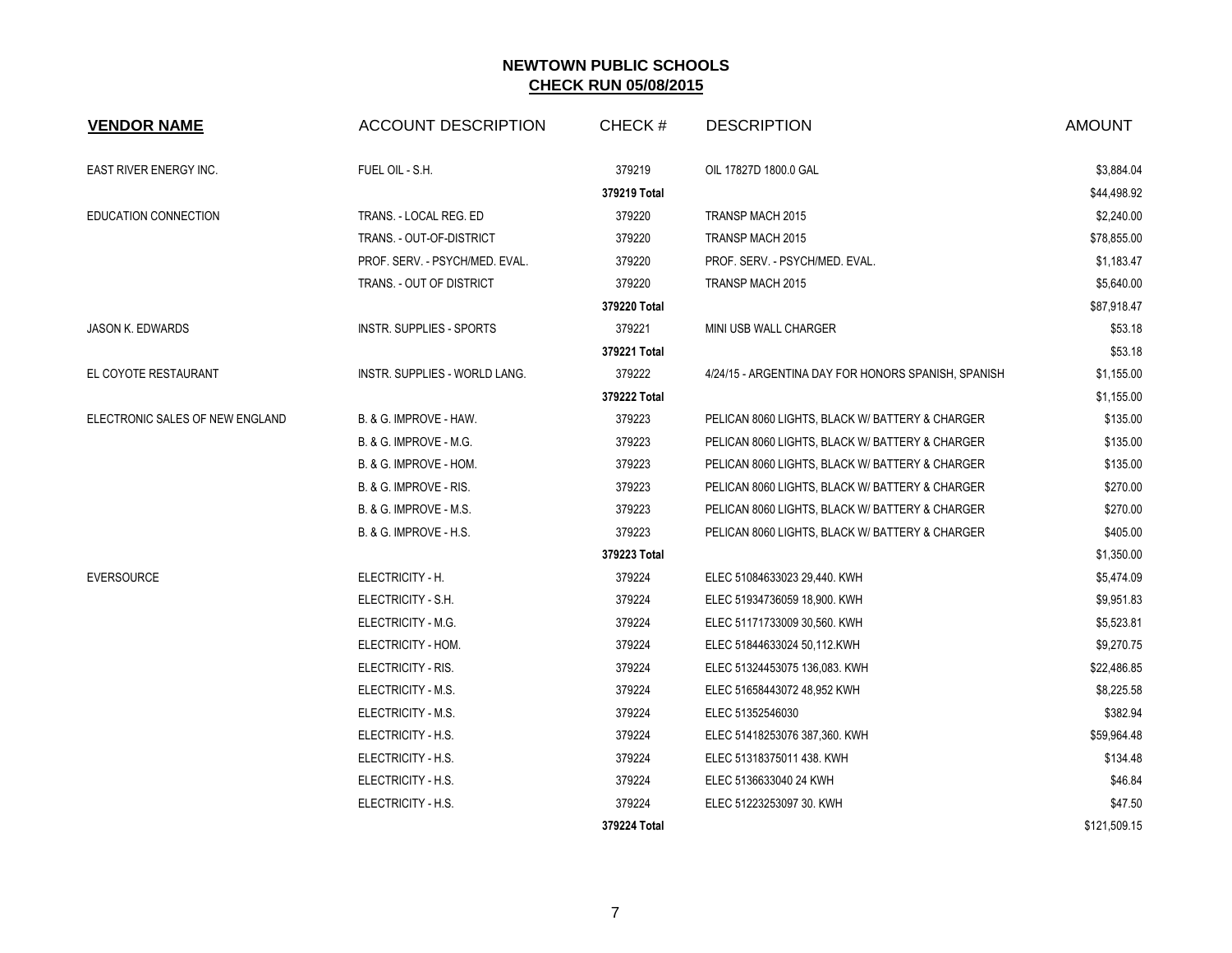| <b>VENDOR NAME</b>            | <b>ACCOUNT DESCRIPTION</b>     | CHECK#       | <b>DESCRIPTION</b>                                 | <b>AMOUNT</b> |
|-------------------------------|--------------------------------|--------------|----------------------------------------------------|---------------|
| <b>EVERSOURCE</b>             | PROPANE & NATURAL GAS - RIS.   | 379225       | GAS 57526160064 228 CCF                            | \$262.24      |
|                               | PROPANE & NATURAL GAS - M.S.   | 379225       | GAS 57201350022 280 CCF                            | \$304.66      |
|                               | PROPANE & NATURAL GAS - H.S.   | 379225       | GAS 57379855042 260 CCF                            | \$311.98      |
|                               |                                | 379225 Total |                                                    | \$878.88      |
| <b>EXCEL TUTORING LLC</b>     | <b>TUTORS - HOMEBOUND</b>      | 379226       | <b>TUTORS - HOMEBOUND</b>                          | \$352.50      |
|                               | TUTORS - HOMEBOUND             | 379226       | <b>TUTORS - HOMEBOUND</b>                          | \$4,560.00    |
|                               |                                | 379226 Total |                                                    | \$4,912.50    |
| MICHELE FINKENSTADT           | STAFF TRAVEL - PUPIL SERV.     | 379227       | TRAVEL WORKSHOP 05/01/2015                         | \$57.50       |
|                               | STAFF TRAVEL - PUPIL SERV.     | 379227       | TRAVEL WORKSHOP 04/09/2015                         | \$49.45       |
|                               |                                | 379227 Total |                                                    | \$106.95      |
| FOLLETT SCHOOL SOLUTIONS INC. | <b>TEXTBOOKS - ENGLISH</b>     | 379228       | CATCHER IN THE RYE 9780758778574                   | \$381.60      |
|                               |                                | 379228 Total |                                                    | \$381.60      |
|                               | SUPPLIES - LIBRARY             | 379229       | 2015-16 NUTMEGS. Please see attached. NO SHIPPING. | \$177.66      |
|                               | <b>SUPPLIES - LIBRARY</b>      | 379229       | 2015-16 NUTMEGS. Please see attached. NO SHIPPING. | \$45.52       |
|                               | SUPPLIES - LIBRARY             | 379229       | 2015-16 NUTMEGS. Please see attached. NO SHIPPING. | \$27.36       |
|                               | TEXTBOOKS - CLASSROOM          | 379229       | Packages of 1000 magenta and white barcodes        | \$297.00      |
|                               | TEXTBOOKS - CLASSROOM          | 379229       | Shipping/Handling                                  | \$8.41        |
|                               | <b>STAFF TRAIN. - LIBRARY</b>  | 379229       | Book Order per attached. Free shipping             | \$176.78      |
|                               | SUPPLIES - LIBRARY             | 379229       | Book Order per attached                            | \$1,509.68    |
|                               |                                | 379229 Total |                                                    | \$2,242.41    |
| LORRAINE D. FOSTER DAY SCHOOL | TUITION - OUT-OF-DISTRICT      | 379230       | <b>TUITION - OUT-OF-DISTRICT</b>                   | \$5,092.50    |
|                               |                                | 379230 Total |                                                    | \$5,092.50    |
| THE FOUNDATION SCHOOL         | TUITION - OUT-OF-DISTRICT      | 379231       | TUITION - OUT-OF-DISTRICT                          | \$25,200.00   |
|                               |                                | 379231 Total |                                                    | \$25,200.00   |
| FOUR WINDS HOSPITAL           | <b>TUTORS - HOMEBOUND</b>      | 379232       | TUTORS - HOMEBOUND                                 | \$1,836.00    |
|                               | <b>TUTORS - HOMEBOUND</b>      | 379232       | <b>TUTORS - HOMEBOUND</b>                          | \$1,188.00    |
|                               |                                | 379232 Total |                                                    | \$3,024.00    |
| FULL COMPASS SYSTEMS LTD      | <b>INSTR. SUPPLIES - MUSIC</b> | 379233       | MIC CARD RFI SHLD                                  | \$902.97      |
|                               |                                | 379233 Total |                                                    | \$902.97      |
| BARBARA GASPARINE             | OFF. SUPPLIES - ADMIN.         | 379234       | STAFF APPRECIATION REIMB                           | \$164.31      |
|                               |                                | 379234 Total |                                                    | \$164.31      |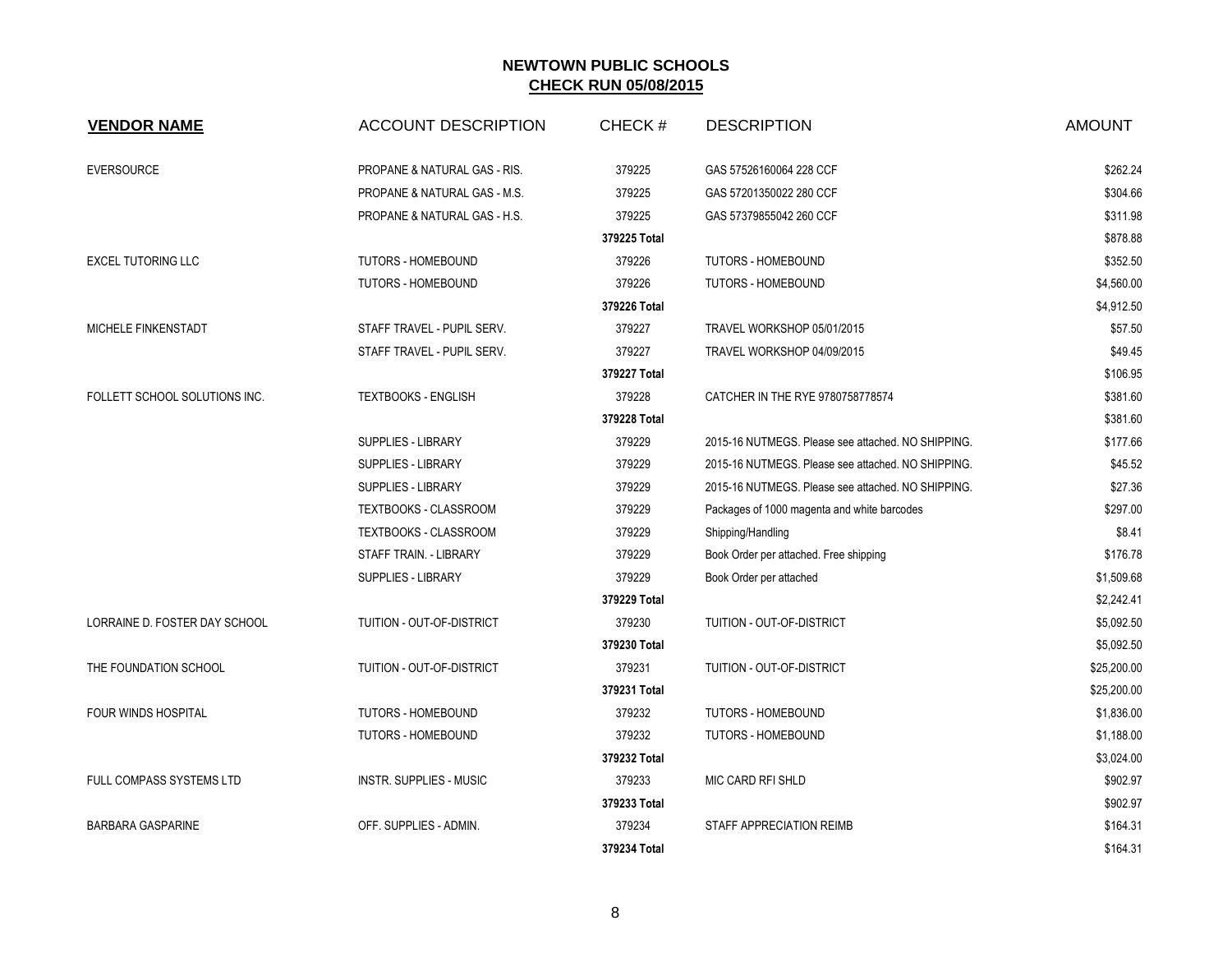| <b>VENDOR NAME</b>             | <b>ACCOUNT DESCRIPTION</b>      | CHECK#       | <b>DESCRIPTION</b>                                      | <b>AMOUNT</b> |
|--------------------------------|---------------------------------|--------------|---------------------------------------------------------|---------------|
| DR. LINDA A. GEJDA             | OTHER SUPPLIES - STAFF DEVELOP. | 379235       | STAFF APPRECIATION                                      | \$132.93      |
|                                | STAFF TRAVEL - SUPER.           | 379235       | MAY 2015 MONTHLY EXPENSE & TRAVEL                       | \$300.00      |
|                                |                                 | 379235 Total |                                                         | \$432.93      |
| <b>KIRSTEN GELSTON</b>         | MEMBERSHIPS - M.S.              | 379236       | <b>NASN MEMBERSHIP</b>                                  | \$136.00      |
|                                | MEMBERSHIPS - H.S.              | 379236       | <b>LICENSE RENEWAL</b>                                  | \$105.00      |
|                                |                                 | 379236 Total |                                                         | \$241.00      |
| <b>GLOBAL MECHANICAL LLC</b>   | CONTRACTED SERV. - C.W.E.       | 379237       | PVC CEMENT/PRIMER                                       | \$668.77      |
|                                |                                 | 379237 Total |                                                         | \$668.77      |
| <b>MEGHAN GLYNN</b>            | STAFF TRAVEL - PUPIL SERV.      | 379238       | TRAVEL JAN - APR 2015                                   | \$111.90      |
|                                |                                 | 379238 Total |                                                         | \$111.90      |
| GOVCONNECTION, INC.            | INSTR. SUPPLIES - CLASSROOM     | 379239       | Printer Cartridges, see attached breakdown, no shipping | \$2,129.81    |
|                                |                                 | 379239 Total |                                                         | \$2,129.81    |
| STEPHANIE GREAVES              | STAFF TRAVEL - PUPIL SERV.      | 379240       | TRAVEL CASELOAD APRIL 2015                              | \$32.03       |
|                                |                                 | 379240 Total |                                                         | \$32.03       |
| PAULA A. GREENFIELD            | CONTRACTED SERV. - WORLD LANG.  | 379241       | <b>CERTIFICATES FOR FRENCH HONORS</b>                   | \$84.50       |
|                                | STAFF TRAVEL - CLASSROOM        | 379241       | <b>TRAVEL FRENCH WORKSHOP</b>                           | \$91.54       |
|                                |                                 | 379241 Total |                                                         | \$176.04      |
| HEARST MEDIA SERVICES CT. LLC  | ADVERTISING - BUS. SERV.        | 379242       | ADV. 129471 APRIL 2015                                  | \$525.80      |
|                                |                                 | 379242 Total |                                                         | \$525.80      |
| <b>CHRIS HODGE</b>             | INSTR. SUPPLIES - SPORTS        | 379243       | <b>GOALIE HELMET</b>                                    | \$299.98      |
|                                |                                 | 379243 Total |                                                         | \$299.98      |
| HUETTNER, JENNIFER             | CONTRACTED SERV. - WORLD LANG.  | 379244       | <b>AWARDS NIGHT</b>                                     | \$7.98        |
|                                |                                 | 379244 Total |                                                         | \$7.98        |
| <b>INTEGRITY PIANO SERVICE</b> | <b>REPAIRS - MUSIC</b>          | 379245       | Fine tuning to A-440 std pitch (school rate) of Kawai   | \$133.00      |
|                                | <b>REPAIRS - MUSIC</b>          | 379245       | Fine tuning to A-440 std pitch (school rate) of Kawai   | \$133.00      |
|                                |                                 | 379245 Total |                                                         | \$266.00      |
| <b>ITSAVVY LLC</b>             | STAFF TRAIN. - CLASSROOM        | 379246       | Laser Jet Toner Cartridges (3) (Please See Attached)    | \$700.41      |
|                                | INSTR. SUPPLIES - COMPUTER ED.  | 379246       | Various Bulbs and Toners per attached quote             | \$525.00      |
|                                | INSTR. SUPPLIES - HEALTH ED     | 379246       | <b>Bulbs and Toners</b>                                 | \$395.00      |
|                                | INSTR. SUPPLIES - CLASSROOM     | 379246       | <b>VARIOUS BULBS</b>                                    | \$163.83      |
|                                |                                 | 379246 Total |                                                         | \$1,784.24    |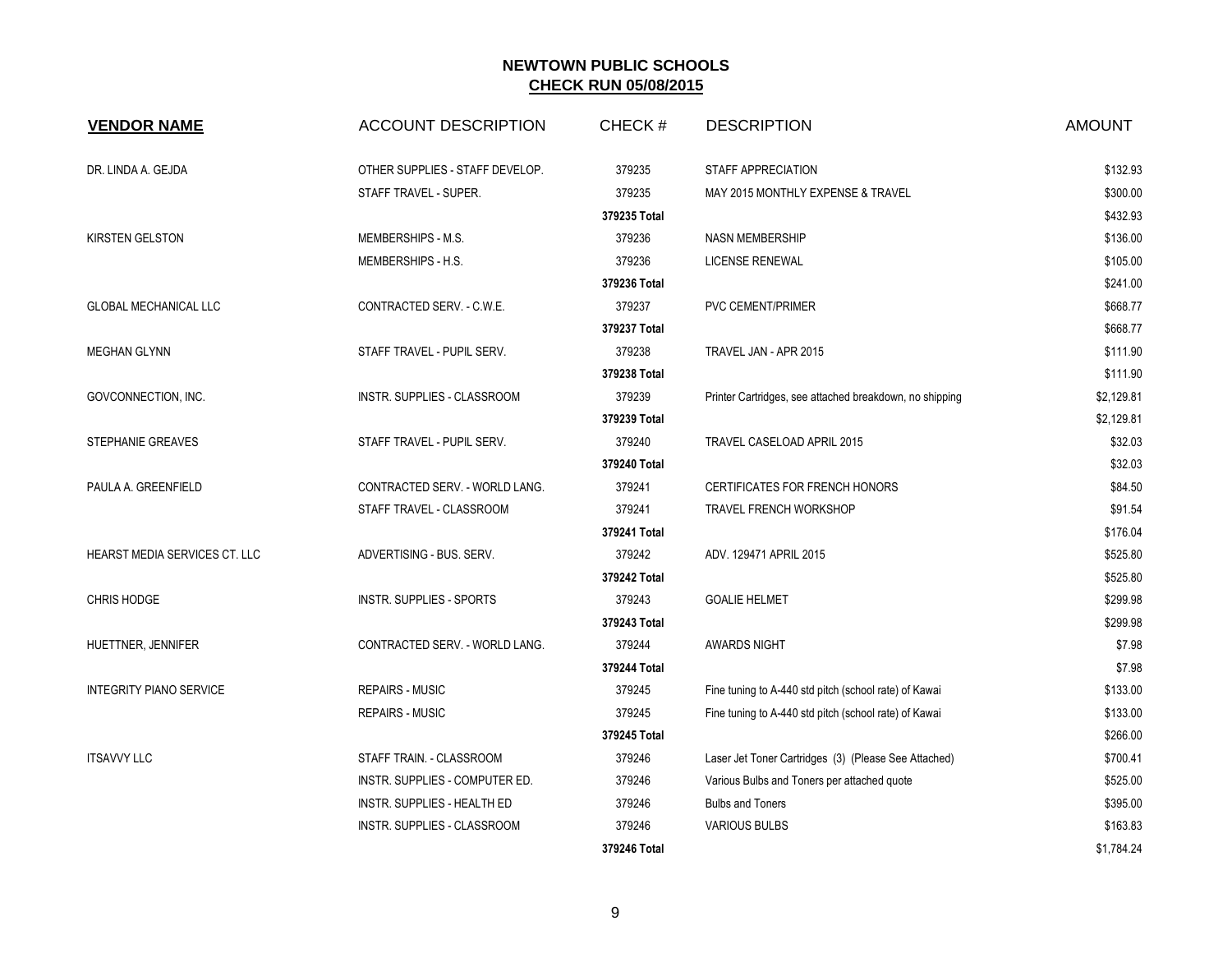| <b>VENDOR NAME</b>             | <b>ACCOUNT DESCRIPTION</b>       | CHECK#       | <b>DESCRIPTION</b>                                   | <b>AMOUNT</b> |
|--------------------------------|----------------------------------|--------------|------------------------------------------------------|---------------|
| LISA JOHNS                     | STAFF TRAVEL - INFO. TECH.       | 379247       | <b>TRAVEL APRIL 2015</b>                             | \$85.27       |
|                                | STAFF TRAVEL - INFO. TECH.       | 379247       | TRAVEL APPLE ED. SEMINAR                             | \$40.48       |
|                                |                                  | 379247 Total |                                                      | \$125.75      |
| <b>KELLY PRINTING SUPPLIES</b> | OFF. SUPPLIES - ELEM.            | 379248       | 6/2025 cartridges - to finish order                  | \$900.00      |
|                                | OFF. SUPPLIES - H.S.             | 379248       | Cost for shipping and handling                       | \$45.00       |
|                                |                                  | 379248 Total |                                                      | \$945.00      |
| KIDS LANGUAGE CENTER           | PROF. SERV. - SP/HEAR.           | 379249       | SPEECH CONSULTS WITH REED TEAM                       | \$500.00      |
|                                |                                  | 379249 Total |                                                      | \$500.00      |
| PIRA KOCH                      | <b>INSTR. SUPPLIES - SCIENCE</b> | 379250       | AP PHYSICS MATERIAL                                  | \$95.96       |
|                                |                                  | 379250 Total |                                                      | \$95.96       |
| <b>KITTY LATOWICKI</b>         | STAFF TRAVEL - CLASSROOM         | 379251       | HOTEL & AMTRAK COLLEGE TOUR MARCH 15                 | \$271.00      |
|                                |                                  | 379251 Total |                                                      | \$271.00      |
| LAX.COM                        | <b>REPAIRS - SPORTS</b>          | 379252       | THROAT GUARD                                         | \$230.00      |
|                                |                                  | 379252 Total |                                                      | \$230.00      |
| LEARNING ALLY INC.             | INSTR. SUPPLIES - SP. ED. PREK-8 | 379253       | RENEWAL FOR SITE LICENSE (UNLIMITED STUDENTS)        | \$1,425.00    |
|                                |                                  | 379253 Total |                                                      | \$1,425.00    |
| DEBORAH LINLEY LLC             | CONTRACTED SERV. - WORLD LANG.   | 379254       | 4-24-15 TANGO WORKSHOPS GIVEN TO SPANISH CLASSES     | \$170.00      |
|                                |                                  | 379254 Total |                                                      | \$170.00      |
| <b>M-FATHLETIC</b>             | INSTR. SUPPLIES - SPORTS         | 379255       | LADY ROCKET POLE VAULT-LR116140                      | \$350.00      |
|                                | INSTR. SUPPLIES - SPORTS         | 379255       | ROCKET POLE FOR POLE VAULT-R13150                    | \$385.00      |
|                                | INSTR. SUPPLIES - SPORTS         | 379255       | FIRST PLACE COMPETITIONS STAINLESS STEEL CASED SHOTS | \$118.00      |
|                                | INSTR. SUPPLIES - SPORTS         | 379255       | SHOT AND DISCUS CARRIERS-2139A                       | \$30.00       |
|                                | INSTR. SUPPLIES - SPORTS         | 379255       | <b>SHIPPING</b>                                      | \$120.00      |
|                                |                                  | 379255 Total |                                                      | \$1,003.00    |
| DR. ANA PAULA MACHADO          | MEDICAL ADVISOR - HEALTH ADMIN   | 379256       | MEDICAL DIRECTOR MAY 2014                            | \$833.33      |
|                                |                                  | 379256 Total |                                                      | \$833.33      |
| MAHARD'S PIANO SERVICE, LLC    | <b>REPAIRS - MUSIC</b>           | 379257       | piano tuning-no shipping                             | \$274.00      |
|                                |                                  | 379257 Total |                                                      | \$274.00      |
| W.B. MASON., INC.              | OFF. SUPPLIES - BUS. SERV.       | 379258       | <b>SUPPLIES 2014/15</b>                              | \$272.96      |
|                                | OFF. SUPPLIES - BUS. SERV.       | 379258       | <b>SUPPLIES 2014/15</b>                              | \$119.88      |
|                                | OFF. SUPPLIES - BUS. SERV.       | 379258       | <b>SUPPLIES 2014/15</b>                              | (\$18.00)     |
|                                | OFF. SUPPLIES - BUS. SERV.       | 379258       | <b>SUPPLIES 2014/15</b>                              | \$71.94       |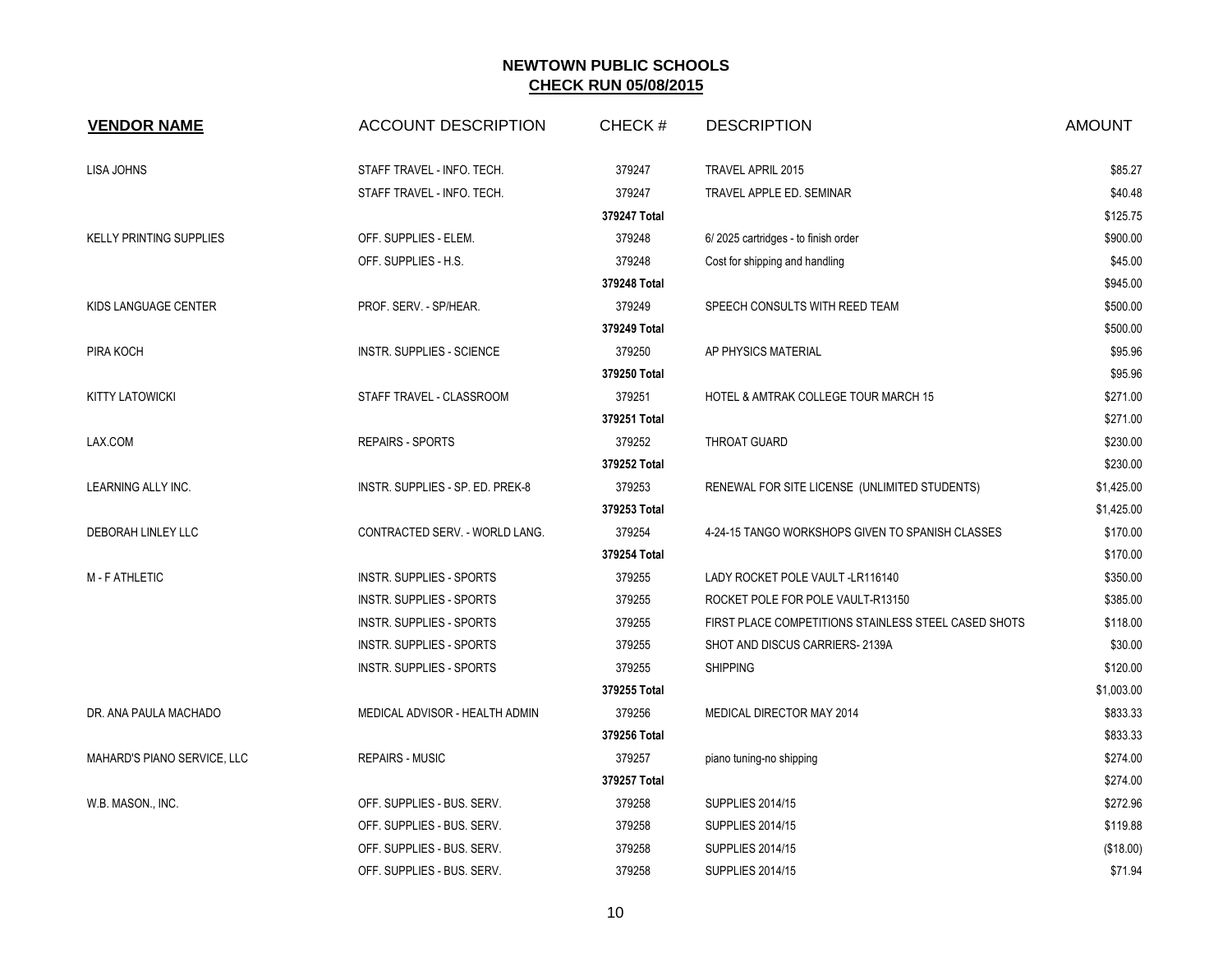| <b>VENDOR NAME</b>             | <b>ACCOUNT DESCRIPTION</b>         | CHECK#       | <b>DESCRIPTION</b>                                              | <b>AMOUNT</b> |
|--------------------------------|------------------------------------|--------------|-----------------------------------------------------------------|---------------|
| W.B. MASON., INC.              | OFF. SUPPLIES - BUS. SERV.         | 379258       | <b>SUPPLIES 2014/15</b>                                         | (\$66.00)     |
|                                | OFF. SUPPLIES - BUS. SERV.         | 379258       | <b>SUPPLIES 2014/15</b>                                         | \$159.98      |
|                                | OFF. SUPPLIES - BUS. SERV.         | 379258       | <b>SUPPLIES 2014/15</b>                                         | (\$27.98)     |
|                                | OFF. SUPPLIES - BUS. SERV.         | 379258       | <b>SUPPLIES 2014/15</b>                                         | \$139.90      |
|                                | OFF. SUPPLIES - BUS. SERV.         | 379258       | <b>SUPPLIES 2014/15</b>                                         | \$10.49       |
|                                | OFF. SUPPLIES - BUS. SERV.         | 379258       | <b>SUPPLIES 2014/15</b>                                         | \$24.19       |
|                                | OFF. SUPPLIES - BUS. SERV.         | 379258       | <b>SUPPLIES 2014/15</b>                                         | \$111.92      |
|                                | OFF. SUPPLIES - BUS. SERV.         | 379258       | <b>SUPPLIES 2014/15</b>                                         | \$27.98       |
|                                | INSTR. SUPPLIES - SP. ED. H.S.     | 379258       | PLEASE ORDER PER ATTACHED LIST                                  | \$157.50      |
|                                | INSTR. SUPPLIES - SP. ED. H.S.     | 379258       | PLEASE ORDER PER ATTACHED LIST                                  | \$10.22       |
|                                | INSTR. SUPPLIES - SP. ED. H.S.     | 379258       | PLEASE ORDER PER ATTACHED LIST                                  | \$1.05        |
|                                | OFF. SUPPLIES - PUPIL SERV.        | 379258       | PXF40523 GLOW FILE FOLDERS                                      | \$66.35       |
|                                | INSTR. SUPPLIES - WORLD LANG.      | 379258       | AVERY DURABLE CLEAR-FRONT REPORT COVERS, TANG CLIP              | \$29.78       |
|                                | INSTR. SUPPLIES - SOC. STUDIES     | 379258       | AVERY DURABLE CLEAR-FRONG REPORT COVERS, TANG, CLP              | \$29.78       |
|                                | INSTR. SUPPLIES - SP. ED. H.S.     | 379258       | CARTRIDGES ORDERED ON LINE                                      | \$55.98       |
|                                | STAFF TRAVEL - CLASSROOM           | 379258       | Puffs Basic Flat Item #PAG-87611CT                              | \$499.90      |
|                                | INSTR. SUPPLIES - CLASSROOM        | 379258       | Copy paper, consortium bid, see attached                        | \$331.80      |
|                                | INSTR. SUPPLIES - CLASSROOM        | 379258       | Copy paper, consortium bid, see attached breakdown, no shipping | \$968.40      |
|                                |                                    | 379258 Total |                                                                 | \$2,978.02    |
| <b>JANE MATSON</b>             | STAFF TRAVEL - MUSIC               | 379259       | TRAVEL ALL EASTERN CHORAL FEST.                                 | \$178.25      |
|                                | <b>INSTR. SUPPLIES - MUSIC</b>     | 379259       | CHORAL SUPPLIES                                                 | \$136.81      |
|                                | <b>INSTR. SUPPLIES - CLASSROOM</b> | 379259       | <b>TEACHER TRAVEL</b>                                           | \$867.91      |
|                                |                                    | 379259 Total |                                                                 | \$1,182.97    |
| MELIORA ACADEMY INC.           | TUITION - OUT-OF-DISTRICT          | 379260       | TUITION - OUT-OF-DISTRICT                                       | \$15,015.00   |
|                                |                                    | 379260 Total |                                                                 | \$15,015.00   |
| MUSIC & ARTS CENTER, INC.      | <b>REPAIRS - MUSIC</b>             | 379261       | Set up for instrument repair throughout the year.               | \$16.00       |
|                                |                                    | 379261 Total |                                                                 | \$16.00       |
| NATIONAL SCHOOL CLIMATE CENTER | CONTRACTED SERV. - STAFF DEVELOP.  | 379262       | Comprehensive School Climate Inventory Admin Pkg.               | \$9,850.00    |
|                                |                                    | 379262 Total |                                                                 | \$9,850.00    |
| <b>NCS PEARSON INC.</b>        | CONTRACTED SERV. - LIBRARY         | 379263       | aims web language arts intervention, for 60 students, no s/h    | \$300.00      |
|                                | <b>INSTR. SUPPLIES - GIFTED</b>    | 379263       | STUDENT DATA CD (TAB DELIMITED) 1.55 PER STUDENT                | \$449.50      |
|                                | INSTR. SUPPLIES - PSYCH.           | 379263       | BASC SELF REPORT ITEM 30028                                     | \$79.20       |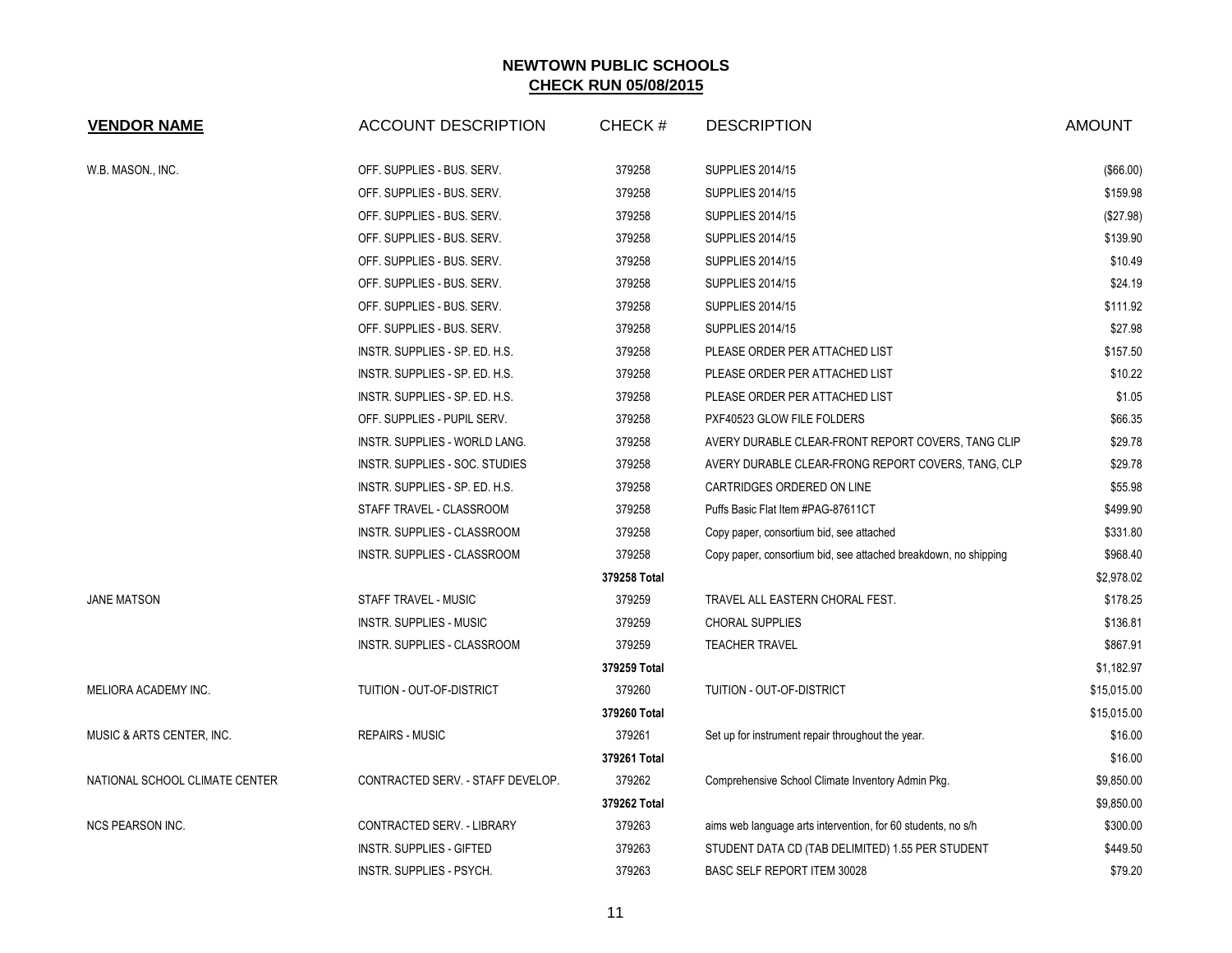| <b>VENDOR NAME</b>               | <b>ACCOUNT DESCRIPTION</b>       | CHECK#       | <b>DESCRIPTION</b>                                     | <b>AMOUNT</b> |
|----------------------------------|----------------------------------|--------------|--------------------------------------------------------|---------------|
| <b>NCS PEARSON INC.</b>          | INSTR. SUPPLIES - PSYCH.         | 379263       | <b>SHIPPING</b>                                        | \$10.00       |
|                                  |                                  | 379263 Total |                                                        | \$838.70      |
| <b>NCSS</b>                      | MEMBERSHIPS - SOC. STUDIES       | 379264       | NCSS - SOCIAL EDUCATION MEMBERSHIP FEE                 | \$82.00       |
|                                  |                                  | 379264 Total |                                                        | \$82.00       |
| NEW ENGLAND SPORTSWEAR           | <b>REPAIRS - SPORTS</b>          | 379265       | LACROSSE-WOMEN JERSEYS                                 | \$5,428.00    |
|                                  | INSTR. SUPPLIES - SPORTS         | 379265       | Replacement Uniforms for softball per attached receipt | \$360.00      |
|                                  |                                  | 379265 Total |                                                        | \$5,788.00    |
| NEWTOWN BOARD OF EDUCATION       | MEDICAL INS. PREMIUMS            | 379266       | LONG TERM DISABILITY                                   | \$1,960.60    |
|                                  | <b>ADMINISTRATION FEES</b>       | 379266       | <b>DENTAL ADM</b>                                      | \$2,860.00    |
|                                  | <b>ADMINISTRATION FEES</b>       | 379266       | Cobra ADM FEE MAY 2015                                 | \$300.00      |
|                                  | <b>ADMINISTRATION FEES</b>       | 379266       | RETIREE ADM FEE APR 2015                               | \$215.00      |
|                                  | LIFE INSURANCE                   | 379266       | <b>AD&amp;D PREMIUM</b>                                | \$1,184.46    |
|                                  | LIFE INSURANCE                   | 379266       | LIFE PREMIUM                                           | \$5,922.30    |
|                                  |                                  | 379266 Total |                                                        | \$12,442.36   |
| NEWTOWN FLORIST OF CT, LLC       | INSTR. SUPPLIES - WORLD LANG.    | 379267       | FLOWERS FOR THE WLHS INDUCTION CEREMONY                | \$310.00      |
|                                  |                                  | 379267 Total |                                                        | \$310.00      |
| NEWTOWN LARCROSSE CLUB           | <b>REPAIRS - SPORTS</b>          | 379268       | <b>LACROSSE HELMETS</b>                                | \$371.66      |
|                                  |                                  | 379268 Total |                                                        | \$371.66      |
| NEWTOWN MIDDLE SCHOOL            | INSTR. SUPPLIES - SP. ED. PREK-8 | 379269       | FIELD TRIP REIMBURSEMENT                               | \$60.00       |
|                                  |                                  | 379269 Total |                                                        | \$60.00       |
| NEWTOWN ROTARY CLUB, INC.        | STAFF TRAIN. - SUPER.            | 379270       | GUEST MEALS OCT & NOV 2014                             | \$400.00      |
|                                  |                                  | 379270 Total |                                                        | \$400.00      |
| NORTHEAST SCOREBOARDS LLC        | <b>REPAIRS - SPORTS</b>          | 379271       | SOFTBALL SCOREBOARD                                    | \$1,800.00    |
|                                  |                                  | 379271 Total |                                                        | \$1,800.00    |
| NORTHEASTERN COMMUNICATIONS INC. | <b>SECURITY MAINT.</b>           | 379272       | Northeastern Communications Invoice #1026770,          | \$90.00       |
|                                  |                                  | 379272 Total |                                                        | \$90.00       |
| LORI L. OVERLAND M.S. CCC        | PROF. SERV. - SP/HEAR.           | 379273       | PROF. SERV. - SP/HEAR.                                 | \$1,000.00    |
|                                  |                                  | 379273 Total |                                                        | \$1,000.00    |
| PANERA BREAD                     | CONTRACTED SERV. - SCIENCE       | 379274       | CONTRACTED SERV. - SCIENCE                             | \$428.90      |
|                                  | CONTRACTED SERV. - SOC. STUDIES  | 379274       | CONTRACTED SERV. - SOC. STUDIES                        | \$428.90      |
|                                  |                                  | 379274 Total |                                                        | \$857.80      |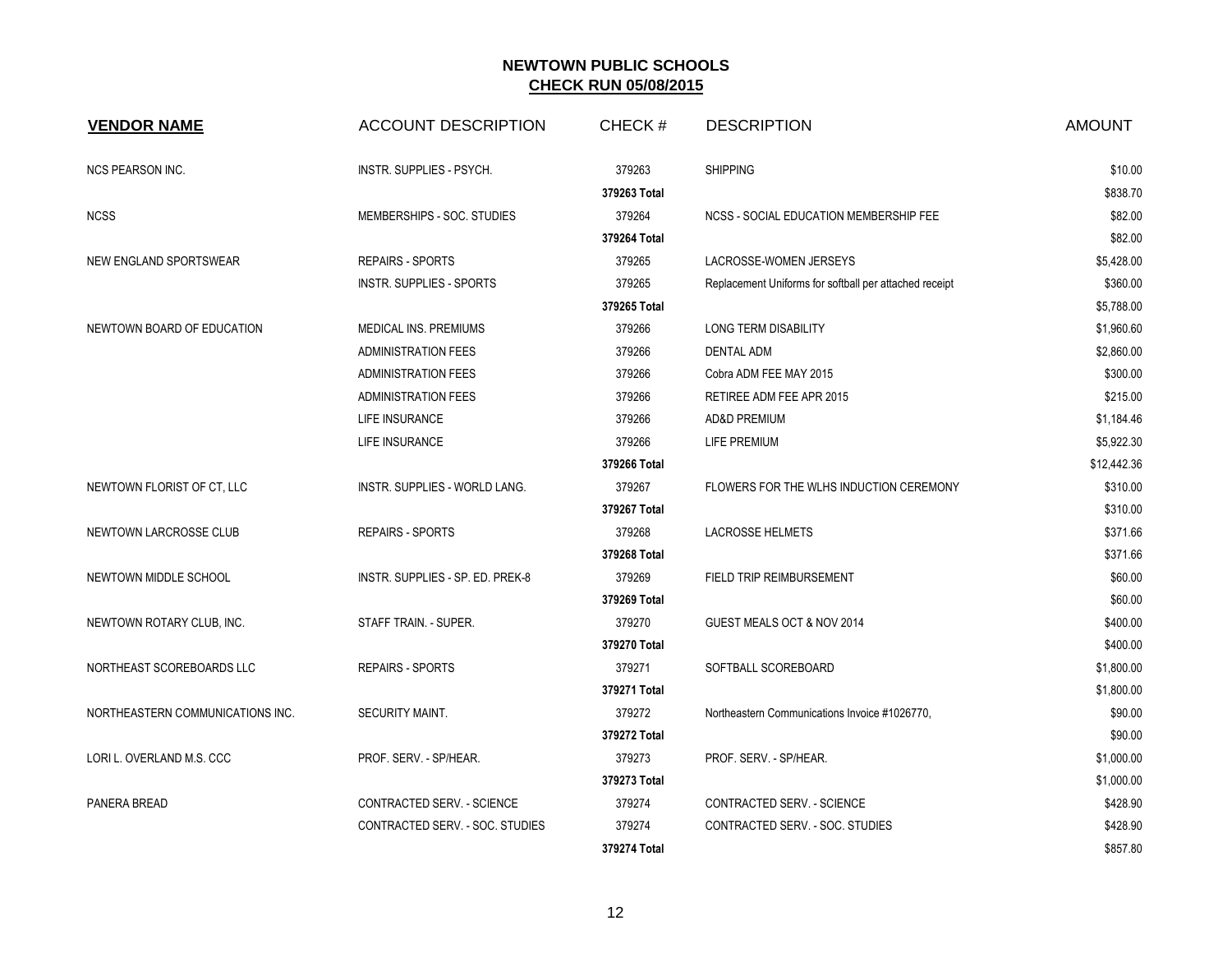| <b>VENDOR NAME</b>                | <b>ACCOUNT DESCRIPTION</b>    | CHECK#       | <b>DESCRIPTION</b>                                                  | <b>AMOUNT</b> |
|-----------------------------------|-------------------------------|--------------|---------------------------------------------------------------------|---------------|
| PAR INC.                          | INSTR. SUPPLIES - PSYCH.      | 379275       | 5606-RF WRAML-2 PICTURE MEMORY RESPONSE                             | \$120.00      |
|                                   | INSTR. SUPPLIES - PSYCH.      | 379275       | 5608-RF WRAML-2 DESIGN MEMORY RESPONSE                              | \$92.00       |
|                                   | INSTR. SUPPLIES - PSYCH.      | 379275       | <b>SHIPPING</b>                                                     | \$21.20       |
|                                   |                               | 379275 Total |                                                                     | \$233.20      |
| $PCM-G$                           | INSTR. SUPPLIES - INFO. TECH. | 379276       | LaserJet Pro M451dn Color printer                                   | \$325.00      |
|                                   | REPAIRS - INFO. TECH.         | 379276       | HP LaserJet P3015n PCMG                                             | \$1,130.00    |
|                                   |                               | 379276 Total |                                                                     | \$1,455.00    |
| <b>HEATHER PECK</b>               | STAFF TRAVEL - PUPIL SERV.    | 379277       | <b>TRAVEL ACES EVALUATIONS</b>                                      | \$40.25       |
|                                   |                               | 379277 Total |                                                                     | \$40.25       |
| PHONAK LLC                        | EQUIPMENT - SP/HEAR.          | 379278       | FM UNIT FOR SANDY HOOK STUDENT                                      | \$367.44      |
|                                   |                               | 379278 Total |                                                                     | \$367.44      |
| POSTMASTER - NEWTOWN              | POSTAGE - HEALTH ADMIN.       | 379279       | for end of year physical mailing                                    | \$143.00      |
|                                   | OFF. SUPPLIES - ELEM.         | 379279       | Postage for extra mailing @ RIS/physicals                           | \$195.00      |
|                                   |                               | 379279 Total |                                                                     | \$338.00      |
| POSTMASTER - NEWTOWN              | POSTAGE - ADMIN.              | 379280       | sheets forever stamps                                               | \$78.40       |
|                                   |                               | 379280 Total |                                                                     | \$78.40       |
| <b>KAREN POWELL</b>               | STAFF TRAIN. - H.S.           | 379281       | HOTEL ROOM CONF                                                     | \$459.11      |
|                                   | STAFF TRAIN. - H.S.           | 379281       | <b>EVENT REGISTRATION</b>                                           | \$214.00      |
|                                   | STAFF TRAVEL - H.S.           | 379281       | <b>TRAVEL CONF</b>                                                  | \$231.73      |
|                                   | MEMBERSHIPS - H.S.            | 379281       | <b>LICENSE RENEWAL</b>                                              | \$105.00      |
|                                   |                               | 379281 Total |                                                                     | \$1,009.84    |
| RIDDELL/ ALL AMERICAN SPORTS CORP | <b>REPAIRS - SPORTS</b>       | 379282       | SCRIMMAGE VESTS JERSEYS- RE-CONDITIONING                            | \$1,985.68    |
|                                   |                               | 379282 Total |                                                                     | \$1,985.68    |
| VALERY SALAS-SULLIVAN             | PROF. SERV. - SP/HEAR.        | 379283       | PROF. SERV. - SP/HEAR.                                              | \$500.00      |
|                                   |                               | 379283 Total |                                                                     | \$500.00      |
| <b>NELSON M. SANTOS</b>           | STAFF TRAVEL - INFO. TECH.    | 379284       | TRAVEL APRIL 2015                                                   | \$78.80       |
|                                   |                               | 379284 Total |                                                                     | \$78.80       |
| SCHOLASTIC INC.                   | <b>TEXTBOOKS - CLASSROOM</b>  | 379285       | Gr 4 classroom libraries; fiction and non fiction see attached list | \$209.55      |
|                                   | <b>TEXTBOOKS - CLASSROOM</b>  | 379285       | shipping and handling                                               | \$18.92       |
|                                   |                               | 379285 Total |                                                                     | \$228.47      |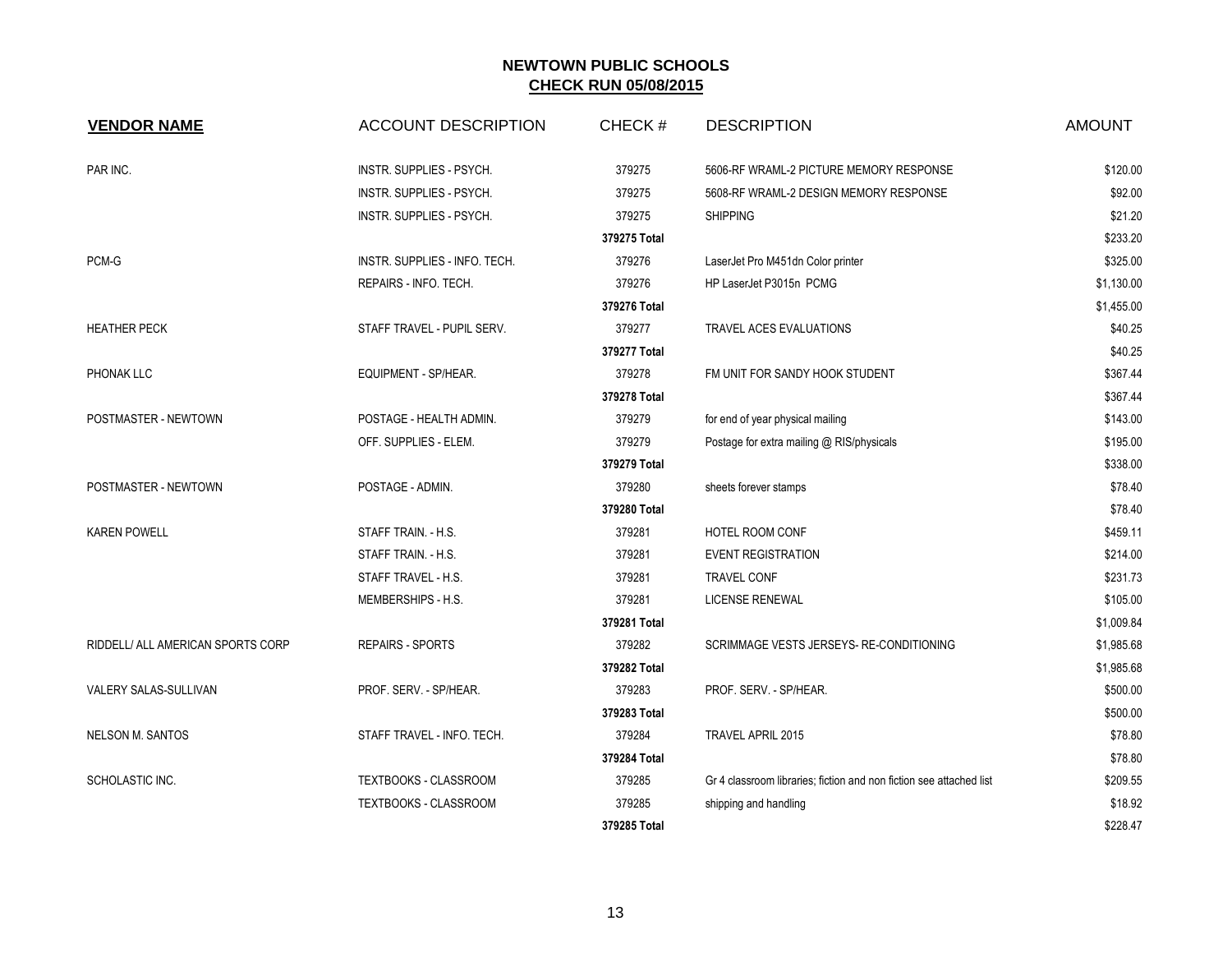| <b>VENDOR NAME</b>                                                            | <b>ACCOUNT DESCRIPTION</b>       | CHECK#       | <b>DESCRIPTION</b>                                           | <b>AMOUNT</b> |
|-------------------------------------------------------------------------------|----------------------------------|--------------|--------------------------------------------------------------|---------------|
| SCHOLASTIC INC.                                                               | TEXTBOOKS - CLASSROOM            | 379286       | The Kissing Hand (paperback)                                 | \$286.69      |
|                                                                               | TEXTBOOKS - CLASSROOM            | 379286       | Shipping                                                     | \$25.80       |
|                                                                               |                                  | 379286 Total |                                                              | \$312.49      |
| SCHOOL LIBRARY JOURNAL                                                        | SUPPLIES - LIBRARY               | 379287       | School Library Journal Renewal 4/15/15-4/15/16. NO SHIPPING. | \$129.99      |
|                                                                               |                                  | 379287 Total |                                                              | \$129.99      |
| <b>SCHOOL SPECIALTY</b>                                                       | INSTR. SUPPLIES - SP. ED. PREK-8 | 379288       | ITEM 016909 DISC CORE DISC YELLOW                            | \$99.69       |
|                                                                               |                                  | 379288 Total |                                                              | \$99.69       |
| <b>SECURE ECO SHRED</b>                                                       | OFF. SUPPLIES - ADMIN.           | 379289       | Monthly contracted shredding service                         | \$35.00       |
|                                                                               |                                  | 379289 Total |                                                              | \$35.00       |
| SERC                                                                          | STAFF TRAIN. - PUPIL SERV.       | 379290       | WORKSHOP, BEST PRACTICES IN CO-TEACHING                      | \$240.00      |
|                                                                               |                                  | 379290 Total |                                                              | \$240.00      |
| CAROL CARDILLO SKOLAS                                                         | <b>INSTR. SUPPLIES - ART</b>     | 379291       | <b>ART SUPPLIES</b>                                          | \$10.98       |
|                                                                               |                                  | 379291 Total |                                                              | \$10.98       |
| <b>DENISE SOUCAR</b>                                                          | STAFF TRAVEL - INFO. TECH.       | 379292       | TRAVEL JAN - APR 2015                                        | \$14.32       |
|                                                                               |                                  | 379292 Total |                                                              | \$14.32       |
| SOUTHBURY PRINTING CENTRE, INC.<br>PRINTING - MUSIC<br>OFF. SUPPLIES - ADMIN. |                                  | 379293       | PRINTING OF COURSE MATERIALS FOR JAZZ IMPROVISATION          | \$128.60      |
|                                                                               |                                  | 379293       | Self Inking Stamp (4916) Black ink,                          | \$57.00       |
|                                                                               | 379293 Total                     |              | \$185.60                                                     |               |
| <b>STAPLES CREDIT PLAN</b>                                                    | INSTR. SUPPLIES - SOC. STUDIES   | 379294       | ITEM 224568 STAPLES COLOR FILE FOLDERS, 3 TAB, BLUE          | \$34.98       |
|                                                                               | INSTR. SUPPLIES - SOC. STUDIES   | 379294       | ITEM 224550 STAPLES COLORED FILE FOLDERS, 3 TAB RED          | \$34.98       |
|                                                                               | INSTR. SUPPLIES - SOC. STUDIES   | 379294       | ITEM 224584 STAPLES COLORED FILE FOLDERS, 3 TAB GREEN        | \$34.98       |
|                                                                               |                                  | 379294 Total |                                                              | \$104.94      |
| SUBURBAN STATIONERS INC.                                                      | INSTR. SUPPLIES - BUSINESS ED    | 379295       | PURELL- PENS- TAPES- EXPO MARKERS- SEE SHOPPING CART         | \$24.39       |
|                                                                               | INSTR. SUPPLIES - BUSINESS ED    | 379295       | PURELL- PENS- TAPES- EXPO MARKERS- SEE SHOPPING CART         | \$151.14      |
|                                                                               |                                  | 379295 Total |                                                              | \$175.53      |
| SWIFT, KATHLEEN J.                                                            | INSTR. SUPPLIES - ENGLISH        | 379296       | <b>PAINT BRUSH</b>                                           | \$24.89       |
|                                                                               |                                  | 379296 Total |                                                              | \$24.89       |
| <b>TESTA REFRIGERATION, LLC</b>                                               | <b>REPAIRS - CAFETERIA</b>       | 379297       | REPAIR OVENS TEMP CONTROL                                    | \$305.00      |
|                                                                               |                                  | 379297 Total |                                                              | \$305.00      |
| <b>DIMITRI THORNTON</b>                                                       | STAFF TRAVEL - PUPIL SERV.       | 379298       | TRAVEL PSYCHOLOGICAL TESTING                                 | \$50.77       |
|                                                                               |                                  | 379298 Total |                                                              | \$50.77       |